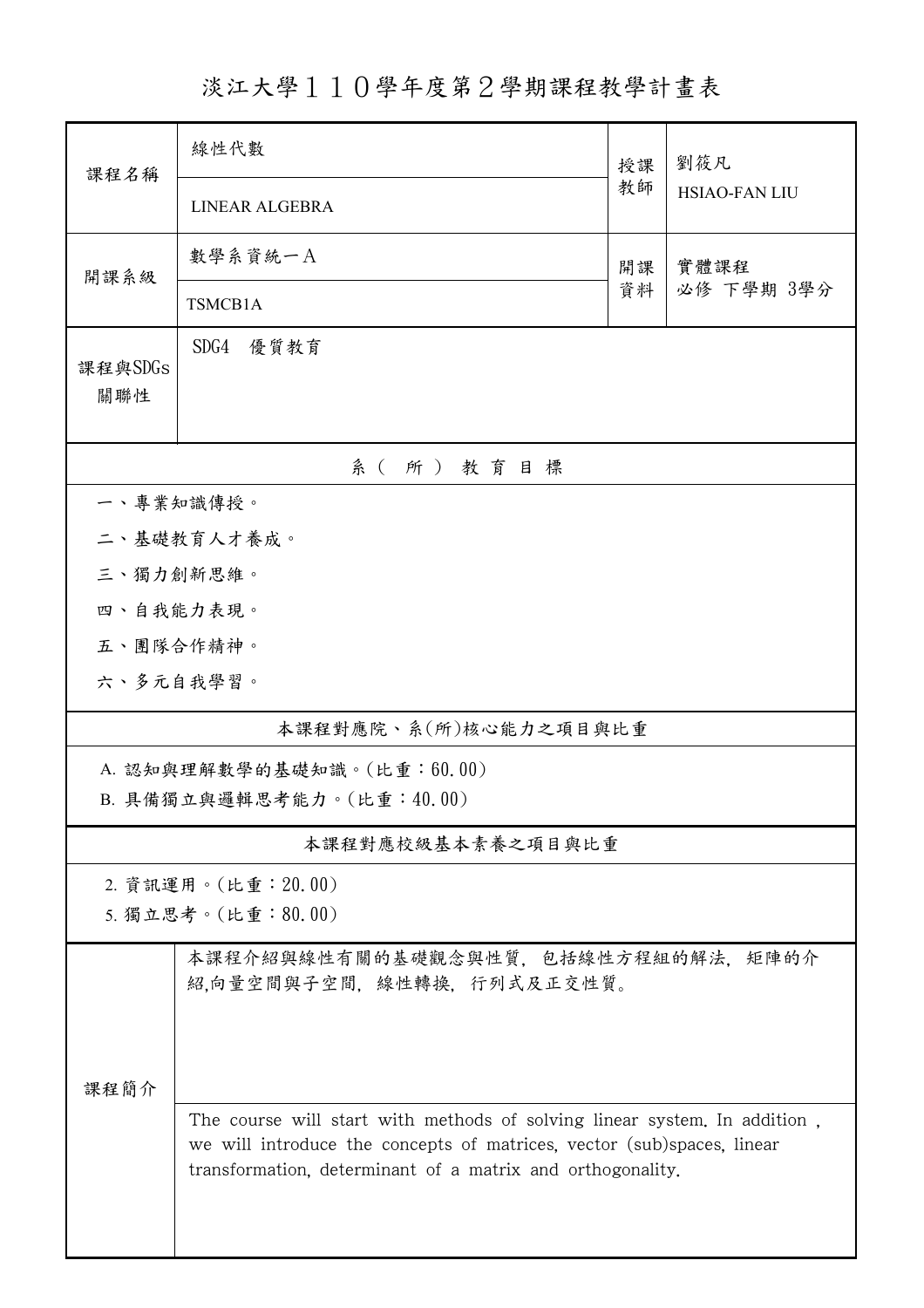## 本課程教學目標與認知、情意、技能目標之對應

將課程教學目標分別對應「認知(Cognitive)」、「情意(Affective)」與「技能(Psychomotor)」 的各目標類型。

一、認知(Cognitive):著重在該科目的事實、概念、程序、後設認知等各類知識之學習。

二、情意(Affective):著重在該科目的興趣、倫理、態度、信念、價值觀等之學習。

三、技能(Psychomotor):著重在該科目的肢體動作或技術操作之學習。

| 序<br>號         | 教學目標(中文)                                       |                                    |                         | 教學目標(英文)                                                                                                                                                                             |      |  |  |  |
|----------------|------------------------------------------------|------------------------------------|-------------------------|--------------------------------------------------------------------------------------------------------------------------------------------------------------------------------------|------|--|--|--|
| $\mathbf{1}$   | 學生能了解何為線性系統及如何去<br>解線性問題,更進一步能了解向量<br>空間與其中的特性 |                                    |                         | The concepts of linear systems and vector spaces<br>will be introduced. Students will learn how to solve<br>linear problems and understand the basic properties<br>in vector spaces. |      |  |  |  |
|                | 教學目標之目標類型、核心能力、基本素養教學方法與評量方式                   |                                    |                         |                                                                                                                                                                                      |      |  |  |  |
| 序號             | 目標類型                                           | 院、系 $(\kappa)$<br>核心能力   基本素養      | 校級                      | 教學方法                                                                                                                                                                                 | 評量方式 |  |  |  |
| 1              | 認知                                             | AB                                 | 25                      | 講述                                                                                                                                                                                   | 測驗   |  |  |  |
| 授課進度表          |                                                |                                    |                         |                                                                                                                                                                                      |      |  |  |  |
| 週<br>次         | 日期起訖                                           | 內 容 (Subject/Topics)<br>備註         |                         |                                                                                                                                                                                      |      |  |  |  |
| 1              | $111/02/21$ ~<br>111/02/25                     | Introduction to eigenvalues        |                         |                                                                                                                                                                                      |      |  |  |  |
| $\overline{2}$ | $111/02/28$ ~<br>111/03/04                     | Diagonalizing a matrix             |                         |                                                                                                                                                                                      |      |  |  |  |
| 3              | $111/03/07$ ~<br>111/03/11                     | Systems of differential equations  |                         |                                                                                                                                                                                      |      |  |  |  |
| 4              | $111/03/14$ ~<br>111/03/18                     | Symmetric matrices                 |                         |                                                                                                                                                                                      |      |  |  |  |
| 5              | $111/03/21$ ~<br>111/03/25                     | Positive definite matrices         |                         |                                                                                                                                                                                      |      |  |  |  |
| 6              | $111/03/28$ ~<br>111/04/01                     | Singular Value Decomposition (SVD) |                         |                                                                                                                                                                                      |      |  |  |  |
| 7              | $111/04/04$ ~<br>111/04/08                     | Bases and matrices in the SVD      |                         |                                                                                                                                                                                      |      |  |  |  |
| 8              | $111/04/11$ ~<br>111/04/15                     | The geometry of the SVD            |                         |                                                                                                                                                                                      |      |  |  |  |
| 9              | $111/04/18$ ~<br>111/04/22                     | Linear Transformations + Review    |                         |                                                                                                                                                                                      |      |  |  |  |
| 10             | $111/04/25$ ~<br>111/04/29                     | 期中考試週                              |                         |                                                                                                                                                                                      |      |  |  |  |
| 11             | $111/05/02$ ~<br>111/05/06                     | Linear Transformations             |                         |                                                                                                                                                                                      |      |  |  |  |
| 12             | $111/05/09$ ~<br>111/05/13                     | Matrices of linear transformations |                         |                                                                                                                                                                                      |      |  |  |  |
| 13             | $111/05/16$ ~<br>111/05/20                     |                                    | Search for a good basis |                                                                                                                                                                                      |      |  |  |  |
|                |                                                |                                    |                         |                                                                                                                                                                                      |      |  |  |  |